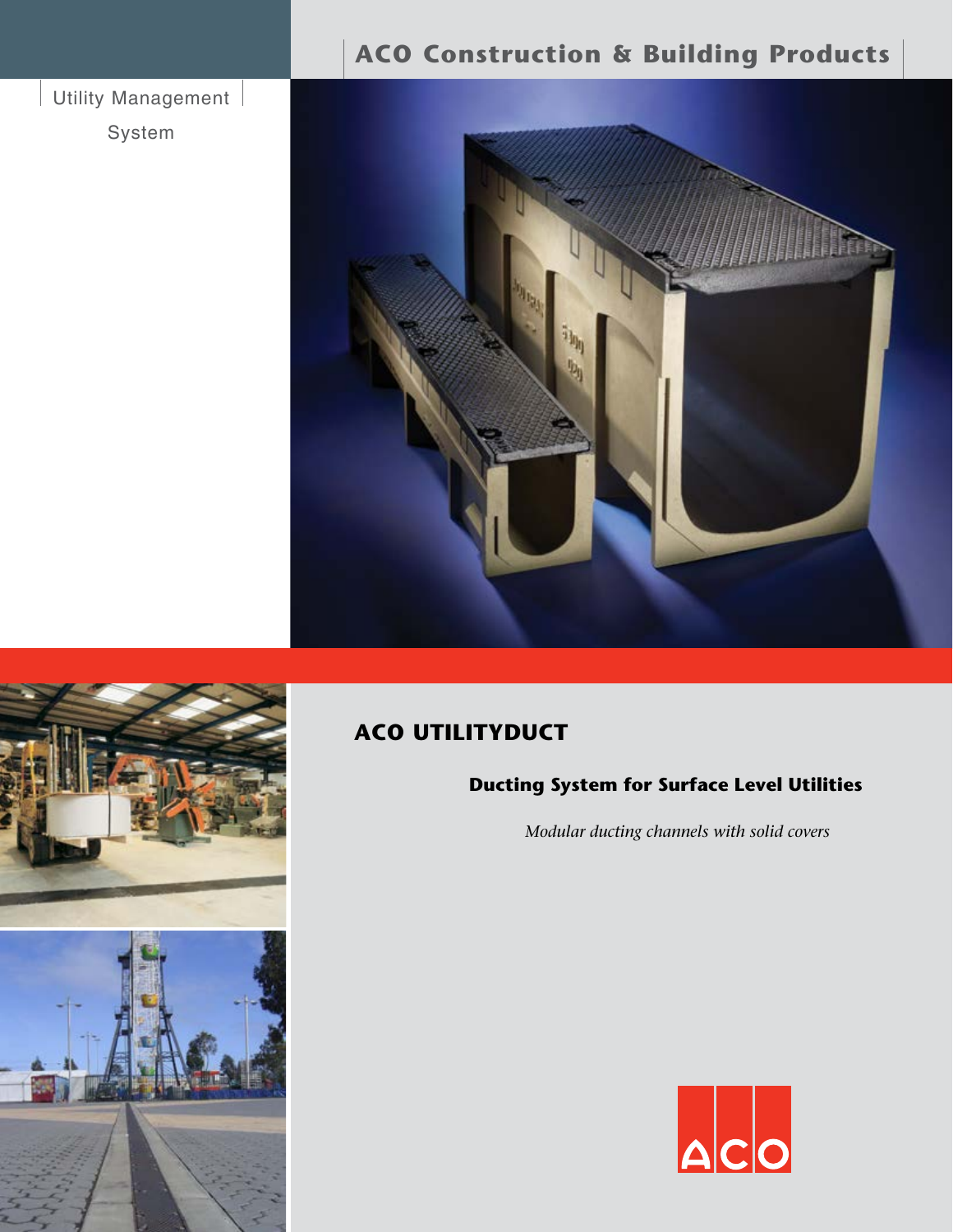## **The ACO Group**

**Established in 1946, the ACO Group has been a major manufacturer of products for the construction and building industry for almost 70 years.** 

**The Group operates on a global basis** and has companies in more than 40 **countries with manufacturing on 4 .continents**

**ACO** employs more than 3,800 people and has sales in excess of \$850 million.

**ACO** has been present in the USA since 1978 and has offices and **manufacturing facilities nationwide.** 





## **UtilityDuct ACO**

**Developed from the industry leading modular surface drainage system ACO Drain, ACO Utility gives the same versatile 'plug and play' approach to** surface ducting.

**A surface ducting system is designed** to protect cables, pipes etc. against **external influences. The duct also acts** as a shield to prevent its potentially **hazardous contents from causing damage or injury to maintenance workers, passing pedestrians and nearby** property.

**A duct allows continual access along a cable/pipe route via removable .covers**

**Polymer concrete is an ideal material for electrical ducts as it offers excellent insulation properties - electrical resistivity rating of 1x108** Ω/sq.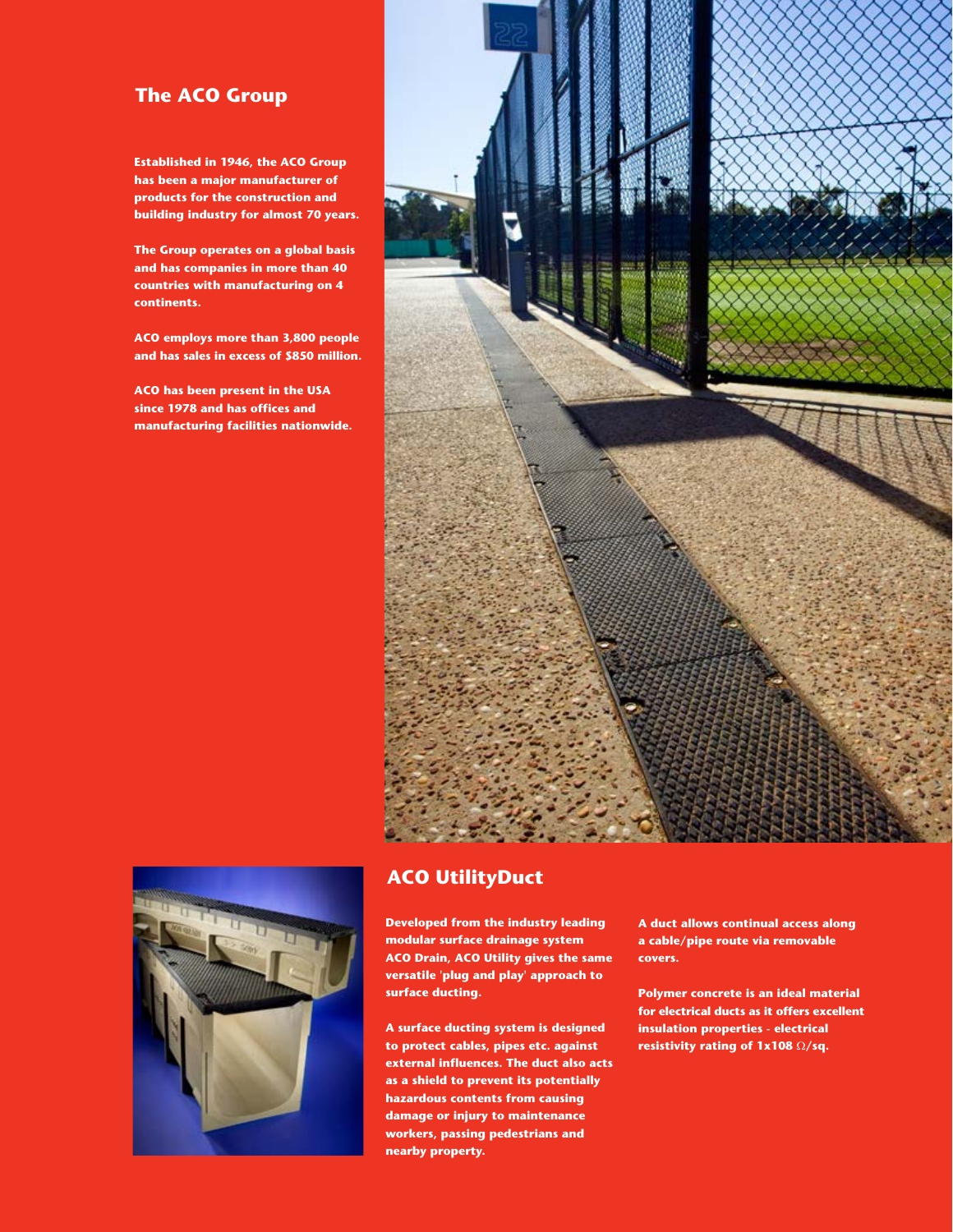## **ACO UTILITYDUCT**



## **DK100 Ducting Parts List**



1. Units are sold as channel and covers separately - add weights for total unit weight.



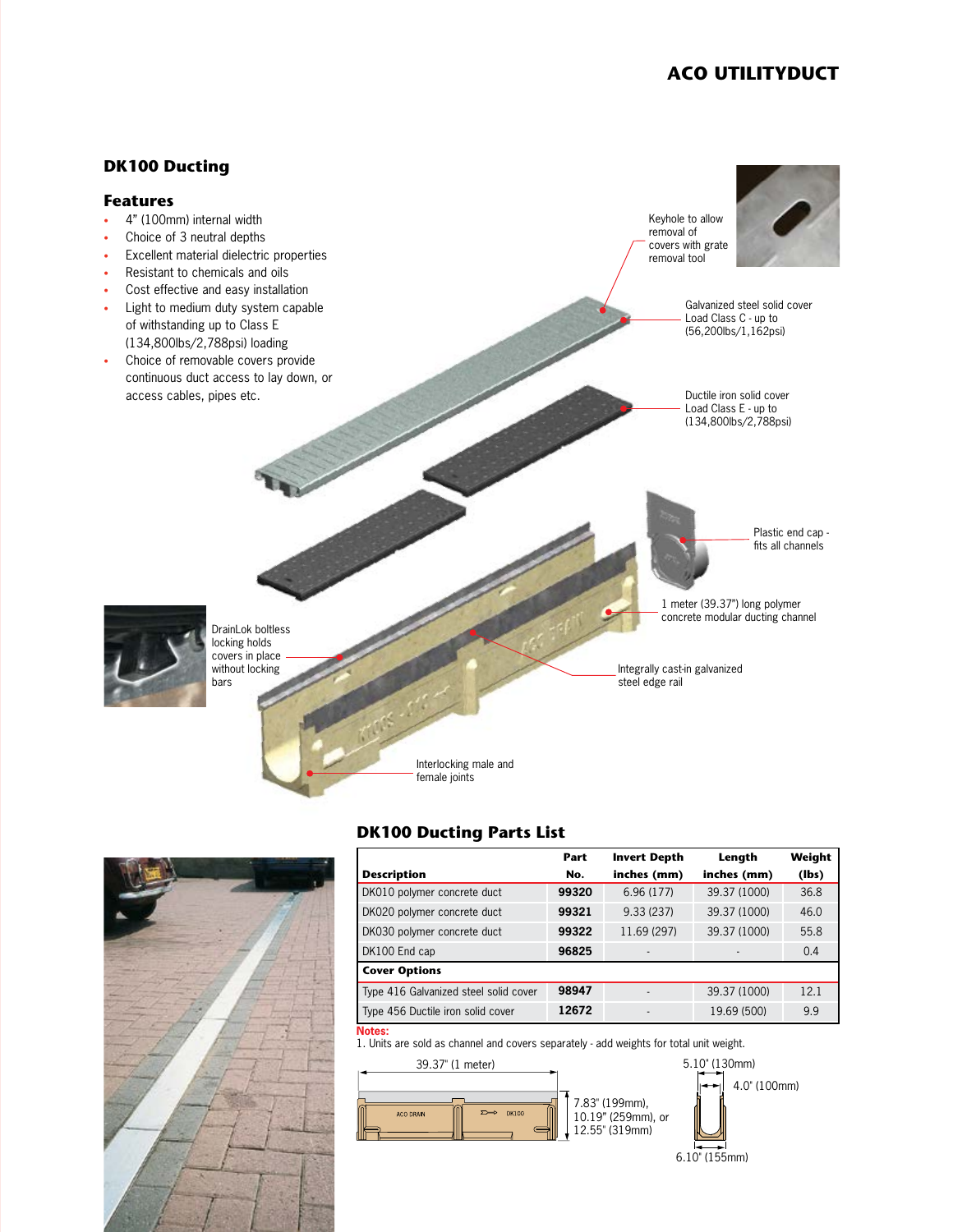## **Features**

- 12" (300mm) internal width
- Choice of 4 neutral depths
- Excellent material dielectric properties
- Resistant to chemicals and oils
- Heavy duty system capable of withstanding
- 

1 meter (39.37") long polymer concrete modular ducting channel

Integrally cast-in ductile iron edge rail

Interlocking male and female joints

|                                     | Part  | <b>Invert Depth</b>      | Length       | Weight (lbs) |                    |
|-------------------------------------|-------|--------------------------|--------------|--------------|--------------------|
| <b>Description</b>                  | No.   | inches (mm)              | inches (mm)  | <b>Total</b> | Cover <sup>2</sup> |
| DS010 duct with ductile iron covers | 99266 | 6.77(172)                | 39.37 (1000) | 83.9         | 15.4               |
| DS020 duct with ductile iron covers | 99267 | 9.13(232)                | 39.37 (1000) | 99.9         | 15.4               |
| DS030 duct with ductile iron covers | 99268 | 11.50 (292)              | 39.37 (1000) | 110.9        | 15.4               |
| DS100 End cap                       | 95063 | $\overline{\phantom{a}}$ | -            | 0.4          |                    |



## **DS200 Ducting**

|                                         | Part  | <b>Invert Depth</b>      | Length       | Weight (lbs) |                    |
|-----------------------------------------|-------|--------------------------|--------------|--------------|--------------------|
| <b>Description</b>                      | No.   | inches (mm)              | inches (mm)  | <b>Total</b> | Cover <sup>2</sup> |
| DS300.01 duct with ductile iron covers  | 99258 | 11.89" (302)             | 39.37 (1000) | 216.6        | 48.4               |
| DS300 010 duct with ductile iron covers | 99260 | 14.25" (362)             | 39.37 (1000) | 229.6        | 48.4               |
| DS300 020 duct with ductile iron covers | 99261 | 16.61" (422)             | 39.37 (1000) | 242.6        | 48.4               |
| DS300 030 duct with ductile iron covers | 99262 | 18.98" (482)             | 39.37 (1000) | 254.6        | 48.4               |
| DS300 End cap                           | 99257 | $\overline{\phantom{a}}$ |              | 3.4          |                    |

1. Units are sold complete (polymer concrete channel and 2 ductile iron covers) - total weight is complete unit. 2. Cover weights are provided as lifting weight information (individual covers only).



13.07" (332mm), 15.43" (392mm). 17.79" (452mm), or 20.15" (512mm)

M10 high tensile steel bolts with friction grip washers

up to Class E (134,800lbs/2,323psi) loading Continuous access when covers removed

> Ductile iron solid cover -Load Class E - up to  $(134,800$ lbs/2,323psi)

Plastic end

**:Notes**



cap - fits all channels



### **:Notes**

1. Units are sold complete (polymer concrete channel and 2 ductile iron covers) - total weight is complete unit. 2. Cover weights are provided as lifting weight information (individual covers only).

- **Features**
- 8" (200mm) internal width
- 1 neutral depth
- Excellent material dielectric properties
- Resistant to chemicals and oils
- Heavy duty system capable of withstanding up to Class E  $(134,800$ lbs/2,323psi) loading
- Continuous access when covers removed
- 



## **Features**

- 4" (100mm) internal width
- Choice of 3 neutral depths
- Excellent material dielectric properties
- Resistant to chemicals and oils
- Heavy duty system capable of withstanding up to Class F (202,320lbs/4,182psi) loading
- Continuous access when covers removed





## **List Propose Construction Construction Construction Parts Departs Parts Departs Parts Parts Parts Departs Departs List Parts Departs List Parts Departs Departs Departs Departs Departs Departs Departs Departs Departs Depar**







39.37" (1 meter)

|                                      | Part  | <b>Invert Depth</b> | Length                   | Weight (lbs) |                    |
|--------------------------------------|-------|---------------------|--------------------------|--------------|--------------------|
| <b>Description</b>                   | No.   | inches (mm)         | inches (mm)              | <b>Total</b> | Cover <sup>2</sup> |
| DS2000 duct with ductile iron covers | 76537 | 10.24 (260)         | 39.37 (1000)             | 180.0        | 33.0               |
| DS200 End cap                        | 99256 | -                   | $\overline{\phantom{a}}$ | 0.7          |                    |
| Notes:                               |       |                     |                          |              |                    |

1. Units are sold complete (polymer concrete channel and 2 ductile iron covers) - total weight is complete unit. 2. Cover weights are provided as lifting weight information (individual covers only).



## **DS200 Ducting Parts List**